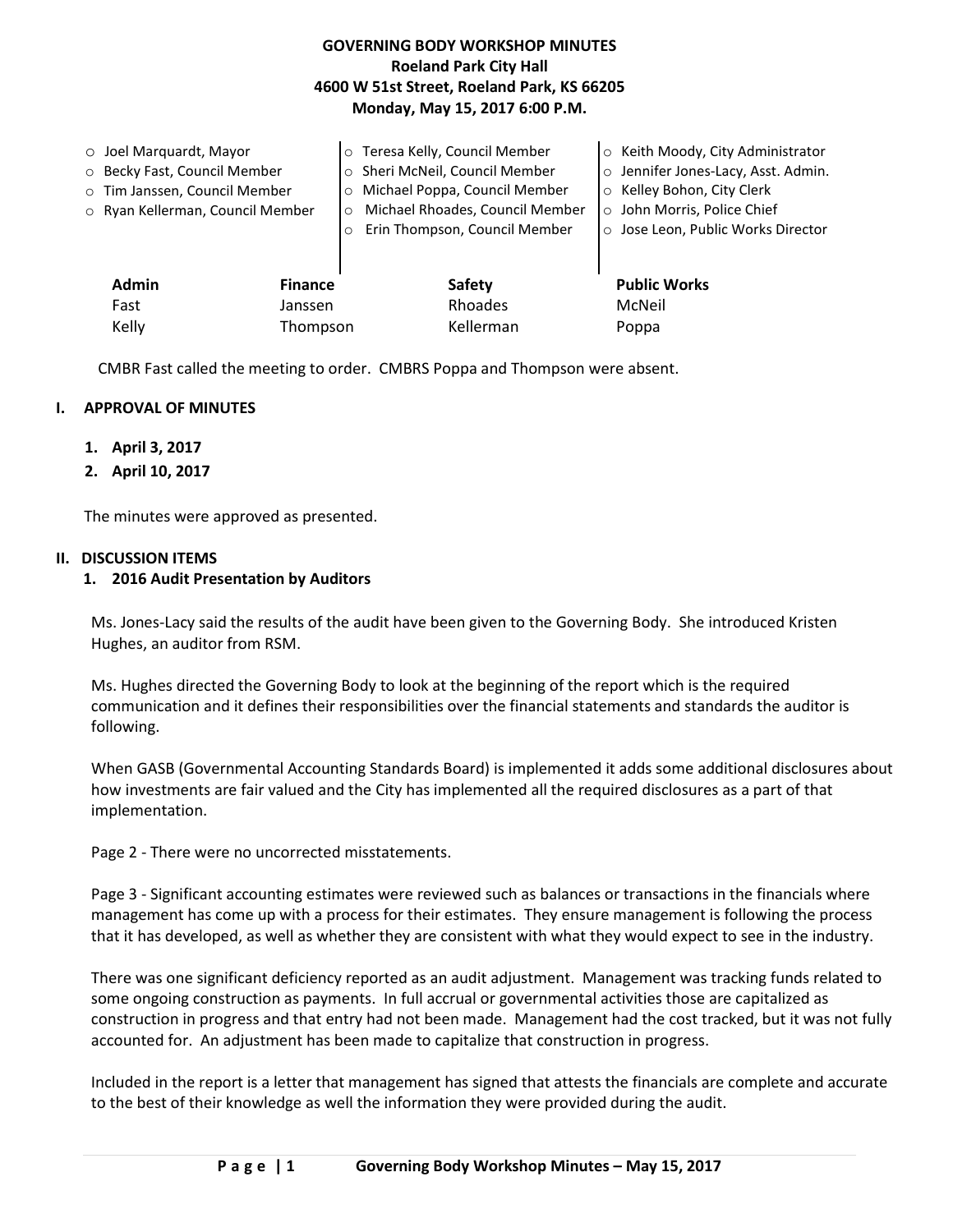A few items to note in the Comprehensive Financial Report (CAFR) is an unmodified audit opinion stating that financials are presented in accordance with GAAP (Generally Accepted Accounting Principles) which is the highest opinion they can give.

A couple highlights of the CAFR are the Transmittal Letter required to be submitted by management. The City receives a GFOA (Government Finance Officers Association) certificate which is a positive. Bondholders look at that for ratings. It was mentioned that management was awarded the certificate last year. The transmittal letter is a good analysis of what is transpiring in the City. Management's Discussion and Analysis goes through and compares 2016 results to 2015 and highlights any significant differences in funds. There are no significant changes when comparing this year's report to last year's.

After the footnotes is required supplementary information. There is information on the City's net pension liability into the KPERS plan. There is a required ten-year history for areas such as debt and revenue. This is also a good place to look for trend analysis on the City's revenues and debt.

CMBR Fast felt the bottom of page 6 gave a good overview and asked for a description of that page, noting that the City's total revenue increased \$576,000. She added that expenses decreased \$330,000. She asked for a further explanation of beginning net and ending net position. Ms. Hughes said these numbers are all of the City's funds combined. Net position is the GASB term for equity and page 6 is actually an income statement for the City. The City's net position (equity) did increase from \$14 million to \$16 million during 2016.

Ms. Hughes directed everyone to page 48 of the report. There are several budget to actual schedules that the City is required to report in the RSI (required supplementary information). It is required to show the General Fund and any major special revenue funds. This reflects the actual results compared to what the City budgeted for in the current year.

On pages 11 and 12 are the City's financials as a whole, which shows all governmental funds combined. It further breaks out current assets, long-term assets. Of the \$16.6 million in equity, \$15 million of that is invested in capital assets.

CMBR McNeil asked about where the figure for art assets was derived from. Ms. Jones-Lacy said staff keeps track of all the City's assets that depreciate as well as those that do not depreciate. Art work does not depreciate and was based upon original value when it was installed or donated or put into place.

CMBR Rhoades said the report states a monetary goal of the City is to issue \$2 million in general obligation bonds every three years and did not feel that reflects a goal of the Governing Body last year. Ms. Jones-Lacy said that should have been stricken as that would probably not be occurring.

CMBR Kellerman felt that it should be removed or maybe add a letter to the report amending the bond as a stated goal. Ms. Jones-Lacy said this is a finalized document and it is not the place to put an amended letter removing the goal. City Administrator Moody said that the Governing Body has not historically adopted the audit on an annual basis and did not see it as a problem to remove the language from the document.

CMBR Kellerman said he would like to see it moved to New Business at the Council meeting to formalize removal of the line.

CMBR Kelly said since the Governing Body does not adopt the budget she sees no reason to take formal action on it and they cannot bind future councils to any decisions the current Governing Body makes.

There was majority consensus to place this on the Council agenda under New Business.